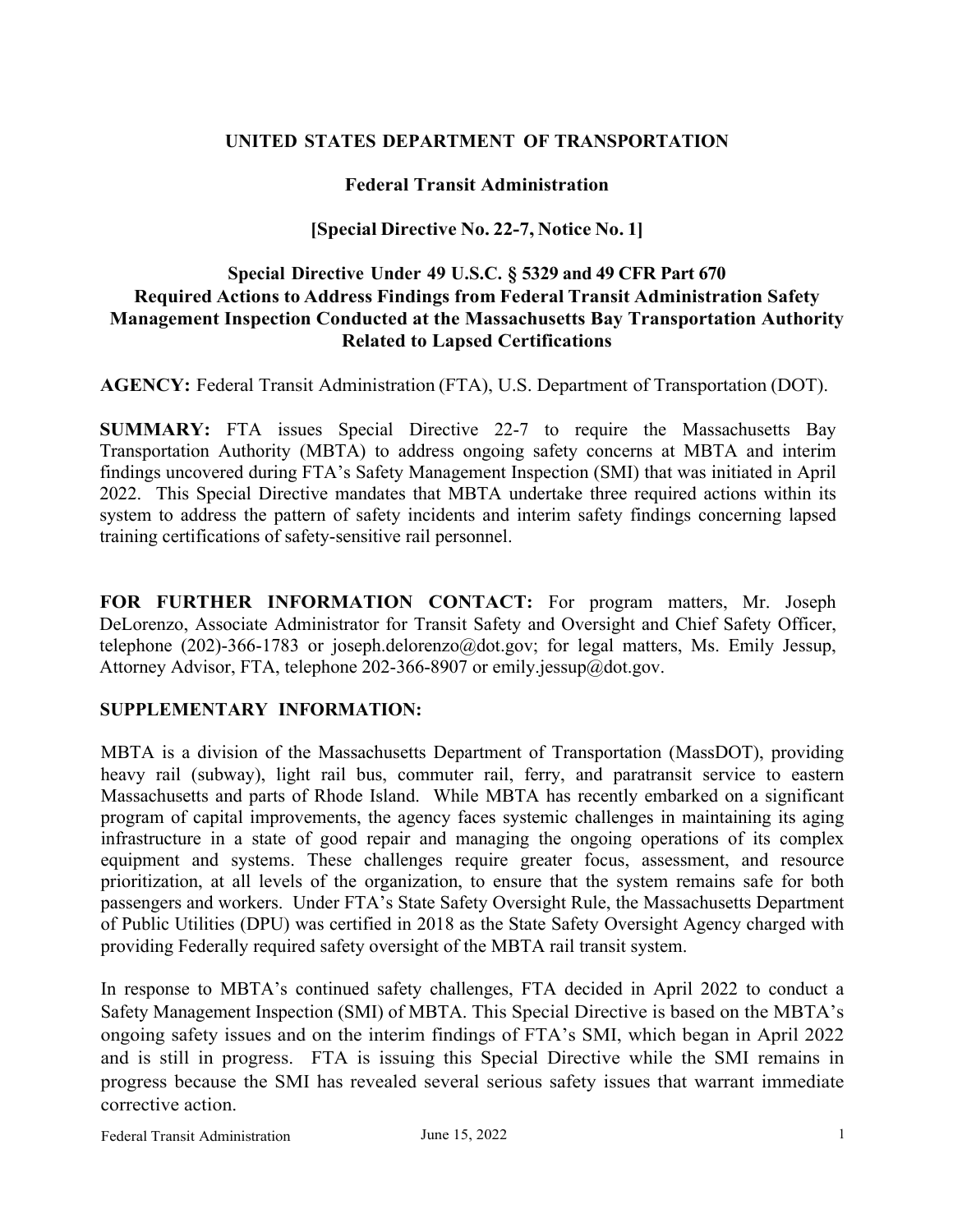MBTA documentation reviewed by FTA in late April 2022 on the training and recertification status of rail transit operations personnel indicates that substantial numbers of personnel had not been recertified as specified in MBTA's training program. MBTA's rail transit operations training program specifies annual recertification for all rail transit personnel. Certification status is monitored by the MBTA Training Department. Of the four rail transit lines, the Green Line had the highest levels of non-compliance, with 221 motorpersons (41%), 25 inspectors (26%), 8 supervisors (50%), and 12yard masters (100%) late for annual recertification. Recent safety events on the Green Line have highlighted challenges with knowledge of and compliance with key safety rules.

Deficiencies also existed for heavy rail transit lines. While non-compliance among motorpersons was less than 5%, 25% of Orange Line, 14% of Red Line, and 33% of Blue Line supervisors were out of compliance with recertification requirements.

MBTA's Agency Safety Plan, dated June 3, 2021, confirms that rail transit operations employees must "receive all mandatory MBTA-wide training courses" to ensure MBTA employees "are trained and competent to perform in their job functions."

Review of recent safety events and results of interviews, on-site observations, and inspections on MBTA's system also identified numerous instances of non-compliance with MBTA's operating rules and procedures, including on speeding and unlocked switches; failure to follow right-of-way safety program requirements specified for train motorpersons and rules governing the movement of trains into and out of carhouses; and numerous challenges associated with safely troubleshooting rail transit vehicles. FTA also identified out-of-date rules, policies, and procedures for operations and the right-of-way safety program.

Given these challenges, FTA is concerned that existing training and related materials may not adequately support motorpersons in understanding MBTA's written rules, procedures, and current requirements. FTA also found that the MBTA's Operations Training Department is significantly understaffed and, while recent improvements have been made, additional resources are required to update rules, procedures, and training and to monitor the performance and recertification of MBTA's operations personnel.

This Special Directive identifies three (3) required actions that MBTA must take to ensure that all employees responsible for the movement of trains are currently trained and certified according to the MBTA's training program and consistent with 49 CFR  $\S$  673.29(a). FTA and DPU will monitor MBTA's implementation of these safety-critical required actions.

As MBTA works to improve the quality of its MOW programs, the findings and required actions outlined in this Special Directive will assist the agency in focusing its attention on safety-critical priorities as it addresses these immediate concerns.

Additionally, FTA will work with the DPU and MBTA to review and revise all pre-existing corrective action plans as appropriate to ensure that MBTA continues to make timely progress towards building and maintaining a robust safety culture within the agency.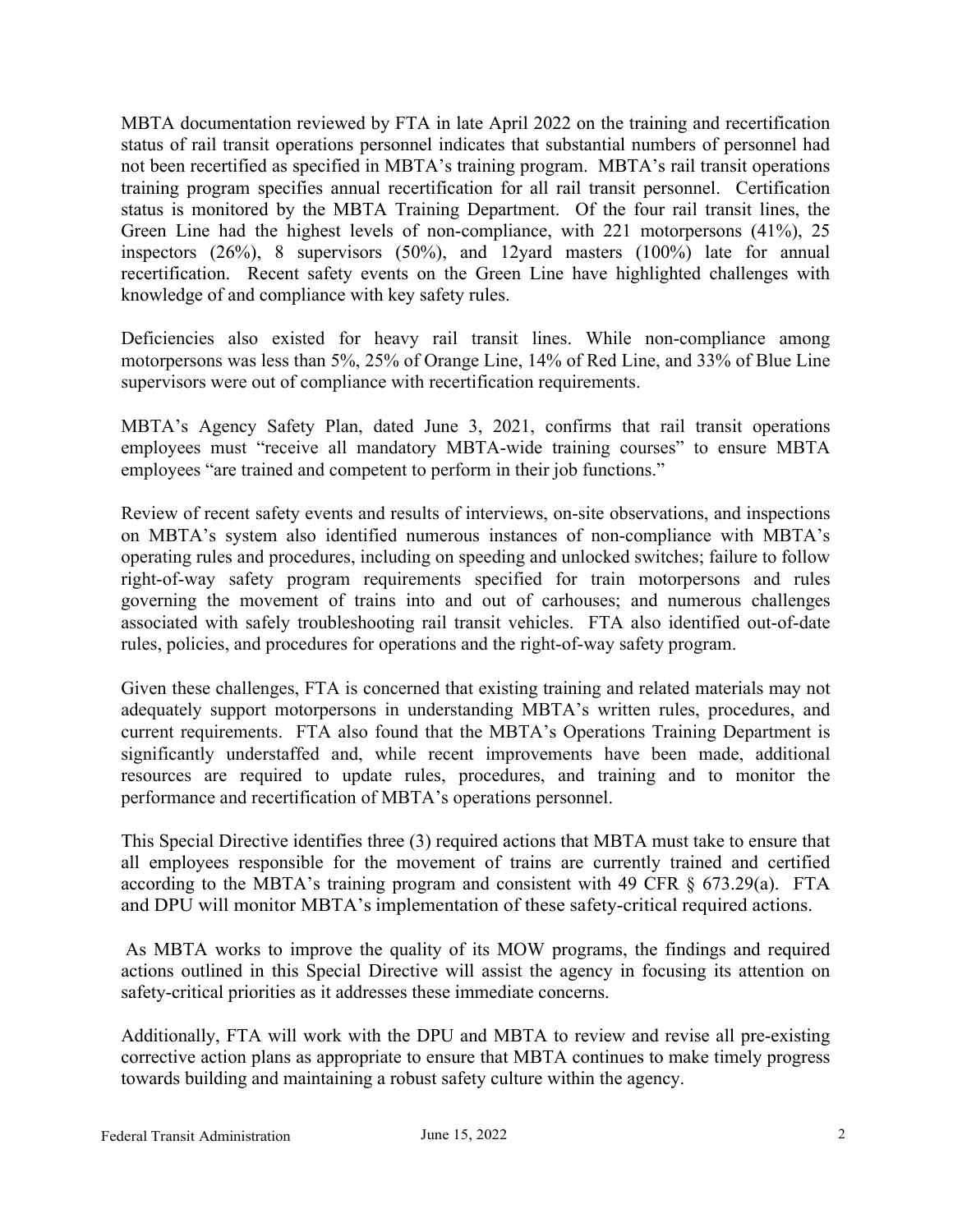# **DIRECTIVE AND REQUIRED ACTIONS:**

In accordance with 49 U.S.C. § 5329 and 49 CFR Part 670, FTA directs MBTA to take the following actions:

| <b>Category 1: Immediate Actions Ensuring that Operations Staff Are Recertified</b> |                                                                       |                       |                                                                                                                                                                                                                                                                                                                                                                                                                                                                                                                                                                                                                                                                                                                                                                                                                                                                                                             |  |  |
|-------------------------------------------------------------------------------------|-----------------------------------------------------------------------|-----------------------|-------------------------------------------------------------------------------------------------------------------------------------------------------------------------------------------------------------------------------------------------------------------------------------------------------------------------------------------------------------------------------------------------------------------------------------------------------------------------------------------------------------------------------------------------------------------------------------------------------------------------------------------------------------------------------------------------------------------------------------------------------------------------------------------------------------------------------------------------------------------------------------------------------------|--|--|
| <b>Finding</b>                                                                      |                                                                       |                       | <b>Required</b><br><b>Actions</b>                                                                                                                                                                                                                                                                                                                                                                                                                                                                                                                                                                                                                                                                                                                                                                                                                                                                           |  |  |
| Finding 1                                                                           | MBTA does not ensure that<br>operations personnel are<br>recertified. | FTA-<br>LC-22-<br>001 | MBTA must ensure that staff<br>operating revenue service trains and<br>supervising train movements and<br>revenue service trains are certified.                                                                                                                                                                                                                                                                                                                                                                                                                                                                                                                                                                                                                                                                                                                                                             |  |  |
|                                                                                     |                                                                       |                       | Specific Details:                                                                                                                                                                                                                                                                                                                                                                                                                                                                                                                                                                                                                                                                                                                                                                                                                                                                                           |  |  |
|                                                                                     |                                                                       |                       | Submittal $#1$ : MBTA must submit to<br>FTA and DPU each week prior to the<br>next week's day's service a detailed<br>revenue service schedule for each<br>MBTA rail line. This document shall<br>include employee number, route<br>employee is assigned, length of shift in<br>hours, last date of training compliance,<br>and number of hours between assigned<br>shift and current shift. This form must<br>be signed by the Director of<br>Operations, the Chief of Safety and the<br>General Manager that verifies that each<br>employee assigned to work a shift is<br>certified to MBTA's certification and<br>retraining standards. This action is<br>required beginning 48 hours after the<br>issuance of this Directive and will be<br>required each week for a minimum of six<br>(6) weeks and until there is satisfactory<br>demonstration that schedules are made<br>with certified personnel. |  |  |
|                                                                                     |                                                                       |                       | Submittal #2: MBTA must submit to<br>FTA and DPU within 24 hours of each<br>week's operation the "as performed"<br>schedule. This form will validate that<br>any changes to schedule due to                                                                                                                                                                                                                                                                                                                                                                                                                                                                                                                                                                                                                                                                                                                 |  |  |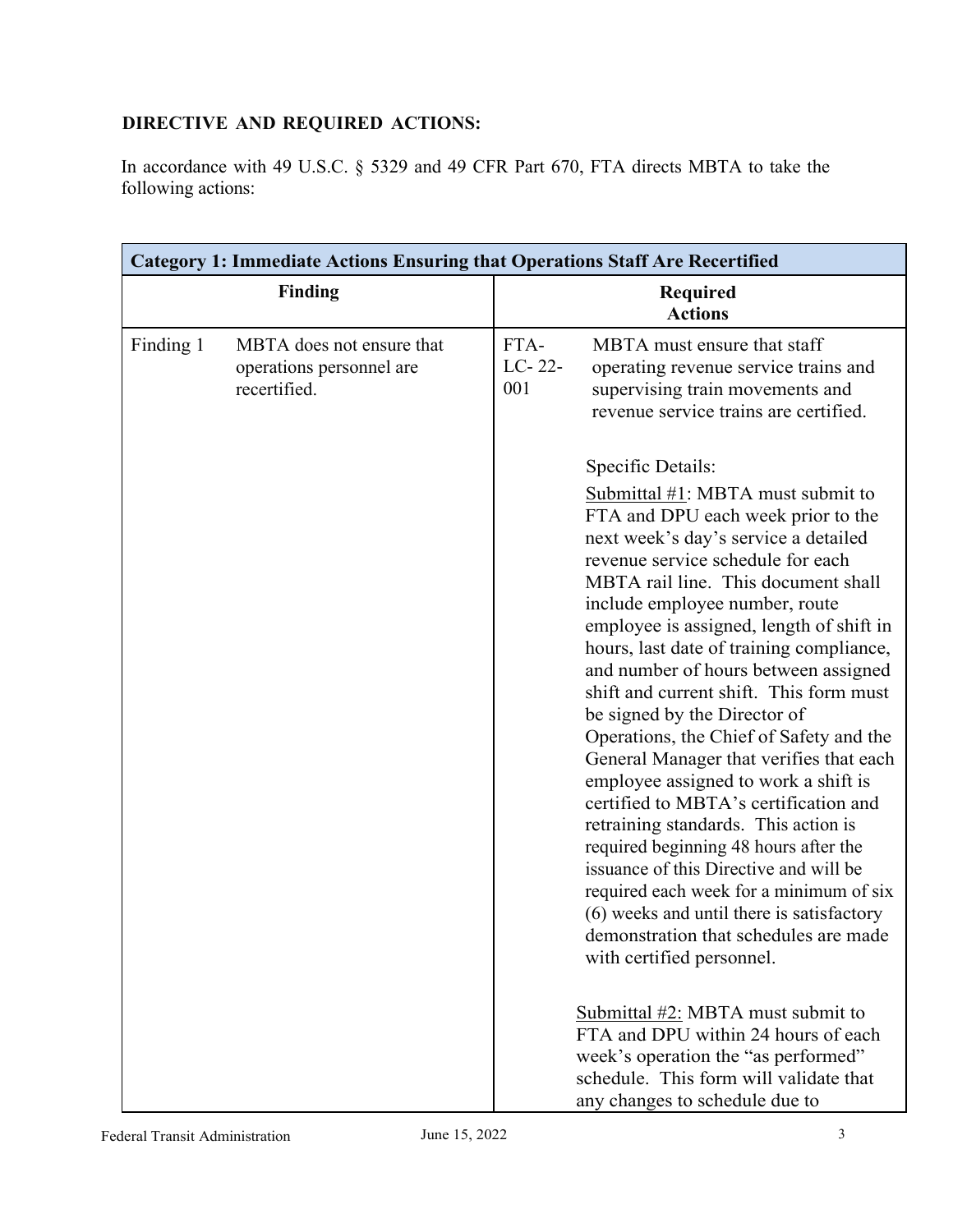MBTA will begin reporting on Friday, June 17, 2022, for the next work week starting Sunday, June 19 or Monday, June 20 to respond to the required actions set out in Category 1 of this Special Directive, including providing additional information for consideration and proposing any equivalent alternate actions for consideration by FTA's Administrator.

FTA will validate that MBTA is submitting the weekly required submissions associated with Category 1, and FTA will continue to conduct weekly meetings with MBTA and DPU to review progress until such time as FTA determines that these meetings are no longer needed or may be conducted with less frequency.

| <b>Category 2: Corrective Plans and Procedures to Ensuring that Operations Staff Are</b><br><b>Recertified</b> |                                                                                                                                                                                                                                                                                                                                                                                                              |                                   |                                                                                                                                                                                                                                                                                                                    |  |  |  |
|----------------------------------------------------------------------------------------------------------------|--------------------------------------------------------------------------------------------------------------------------------------------------------------------------------------------------------------------------------------------------------------------------------------------------------------------------------------------------------------------------------------------------------------|-----------------------------------|--------------------------------------------------------------------------------------------------------------------------------------------------------------------------------------------------------------------------------------------------------------------------------------------------------------------|--|--|--|
| <b>Finding</b>                                                                                                 |                                                                                                                                                                                                                                                                                                                                                                                                              | <b>Required</b><br><b>Actions</b> |                                                                                                                                                                                                                                                                                                                    |  |  |  |
| Finding 2                                                                                                      | MBTA does not ensure it meets<br>its operational training and<br>recertification requirements for<br>personnel responsible for the<br>movement of railcars.<br>Note: MBTA's rail transit<br>operations training program for<br>its rail transit lines specifies<br>annual recertification for all rail<br>transit personnel. Certification<br>status is monitored by the<br><b>MBTA Training Department.</b> | FTA-<br>$LC-22-$<br>002           | MBTA must ensure that personnel<br>with lapsed certifications are not<br>placed on duty to perform or<br>supervise train operations. MBTA<br>must develop and implement<br>procedures to ensure that only trained<br>and certified personnel are scheduled<br>to operate or supervise the movement<br>of railcars. |  |  |  |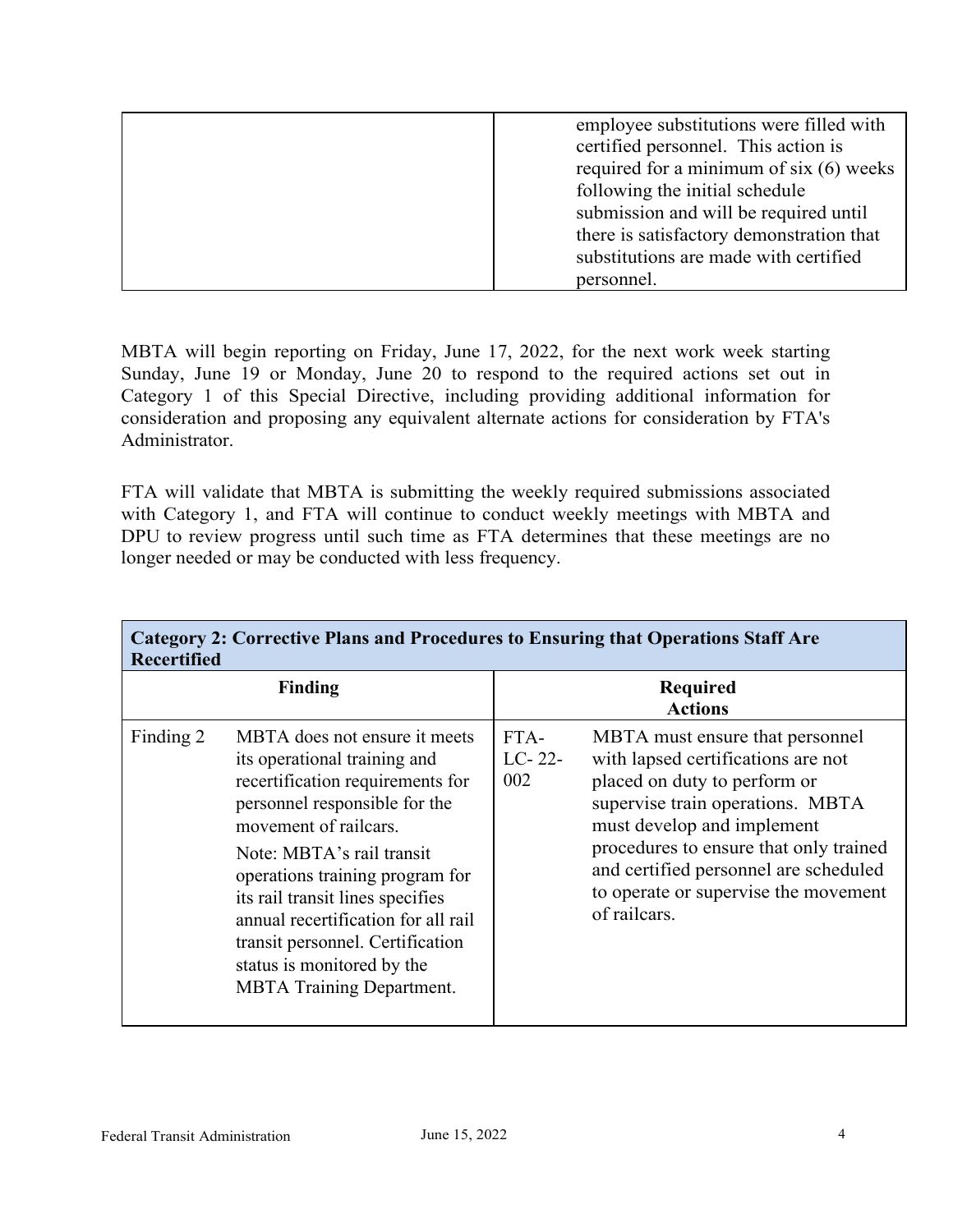| Finding 3 | MBTA does not effectively<br>train and certify personnel<br>responsible for the movement<br>of railcars. | FTA-<br>$LC-22-$<br>003 | MBTA must create, review, and/or<br>update its training materials to include:<br>Training and certification manuals for<br>each line, to include manuals for<br>operators and supervisors.<br>Updated rulebooks for all train lines, |
|-----------|----------------------------------------------------------------------------------------------------------|-------------------------|--------------------------------------------------------------------------------------------------------------------------------------------------------------------------------------------------------------------------------------|
|           |                                                                                                          |                         | enforce version control.                                                                                                                                                                                                             |
|           |                                                                                                          |                         | A compilation of temporary and<br>permanent orders.                                                                                                                                                                                  |
|           |                                                                                                          |                         | MBTA must make training materials<br>available electronically and ensure that<br>employees who have enrolled for<br>training have completed the training.                                                                            |

Thirty-five (35) calendar days after the date of this Special Directive, MBTA must submit a corrective action plan(s) to FTA and DPU that identifies the specific actions that will be performed to address required action specified in Category 2 of this Special Directive; the milestone schedule for completing corrective action; the responsible parties for action and their contact information; and the verification strategy for ensuring the completion of required work.

FTA, in consultation with DPU, will review and approve (with revisions as necessary) MBTA's corrective action plan(s) and will monitor the agency's progress in resolving each finding and required action.

FTA will continue to conduct bi-weekly meetings with MBTA and DPU to review progress until such time as FTA determines that these meetings are no longer needed or may be conducted with less frequency.

## **PETITIONS FOR RELIEF OR RECONSIDERATION**

As set forth in 49 CFR § 670.27(d), the MBTA has thirty (30) calendar days from the date of this Special Directive to petition for reconsideration with the FTA Administrator. The petition must be in writing and signed by the Chair of the MBTA and must include a brief explanation of why the MBTA believes the Special Directive should not apply to it or why compliance with the Special Directive is not possible, is not practicable, is unreasonable, or is not in the public interest. In addition, the petition must include relevant information regarding the factual basis upon which the Special Directive was issued, information in response to any alleged violation or in mitigation thereof, recommend alternative means of compliance for consideration, and any other information deemed appropriate. Unless explicitly stayed or modified by the Administrator, this Special Directive will remain in effect and must be observed pending review of a petition for reconsideration.